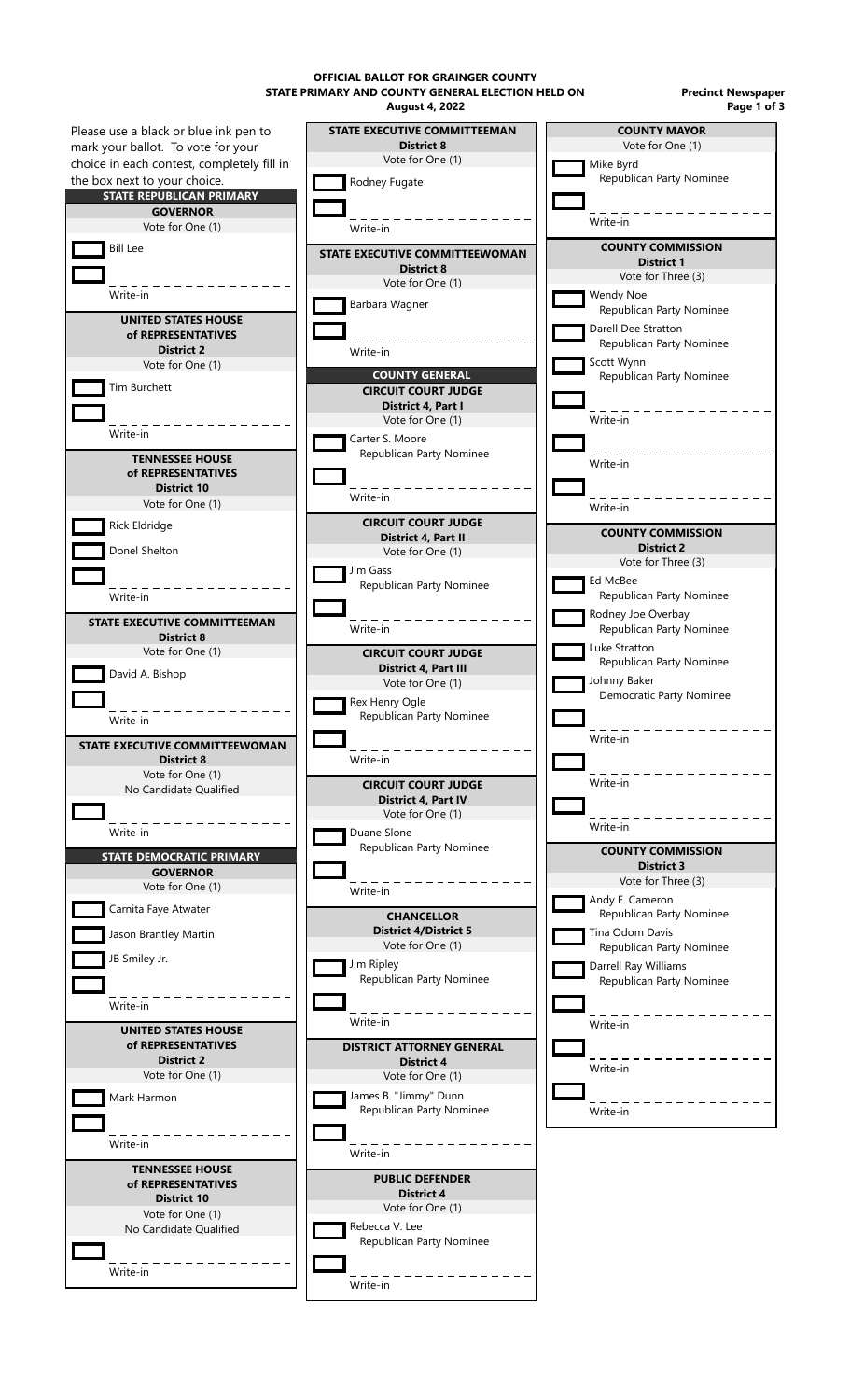**OFFICIAL BALLOT FOR GRAINGER COUNTY STATE PRIMARY AND COUNTY GENERAL ELECTION HELD ON**

**Precinct Newspaper Page 2 of 3**